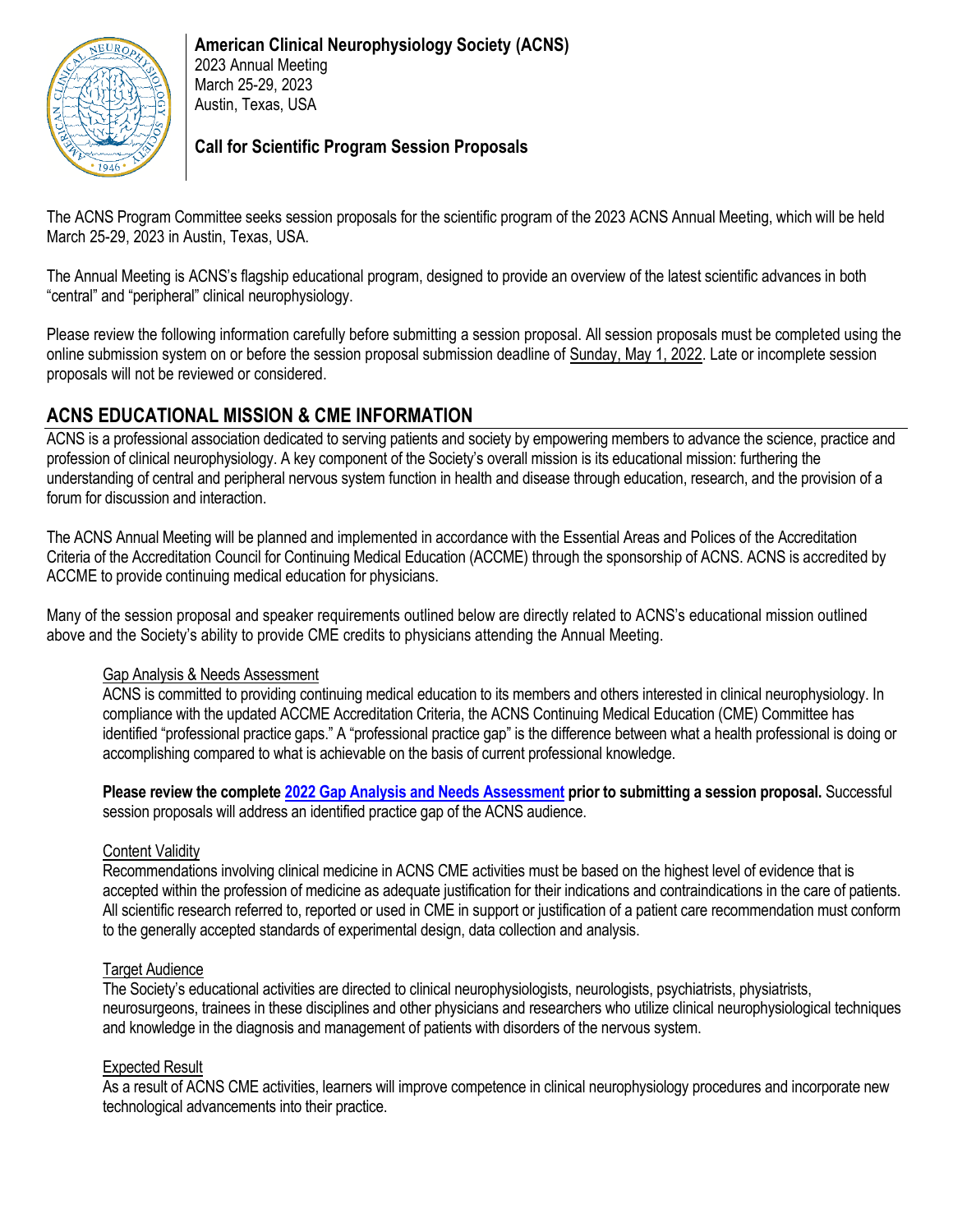# **SESSION PROPOSAL – REQUIRED COMPONENTS**

All session proposals must include the following components. Incomplete session proposals will not be reviewed or considered.

- **Title**
- **Session Format** the following session formats will be considered by the Program Committee:
	- $\circ$  Symposium (Scientific) 1.5 Hours, 3 speakers Should be based on a scientific theme expanding cutting-edge knowledge for a topic culminating in a conclusion or summary. Interactive and hands-on proposals are highly desired.
	- $\circ$  Symposium (Clinical) 1.5 Hours, 3 speakers. Should be based on a clinical theme expanding current or new clinical knowledge of a topic relevant to current clinical practice. Sessions are encouraged to include active audience participation and be directed toward difficult or controversial issues in clinical neurophysiology. Format may include any combination of: lectures, panel discussions, debates, audience response sessions, care-based learning, etc. Preference will be given to proposals including active audience participation.
	- o Clinical Workshops 1.5 Hours and ≤ 3 speakers.

Workshops are forums for clinical demonstrations. The workshops could provide hands-on or slide-based demonstrations and review difficult clinical or practical neurophysiologic issues. The workshops may utilize case discussions/ vignettes with video and neurophysiologic data and information discussion or demonstration of relevant findings or techniques. Audience interaction is encouraged. If case review is selected, then the chair is expected to ensure the cases are of high quality and appropriate data for discussion is available.

#### **Joint International Symposia Proposal Process**

The ACNS International Relations and Program Committees are pleased to consider proposals for Joint International Symposia which should be developed by a clinical neurophysiology-related national society, federation or chapter, in cooperation with the ACNS International Relations Committee.

Proposals for Joint International Symposia may be submitted via the session proposal website, and submitters are asked to please notify International Relations Committee staff liaison Mary Baierl [\(mbaierl@acns.org\)](mailto:mbaierl@acns.org) when a submission has been completed. The International Relations Committee is pleased to assist partner societies with their submissions, including pre-review and feedback.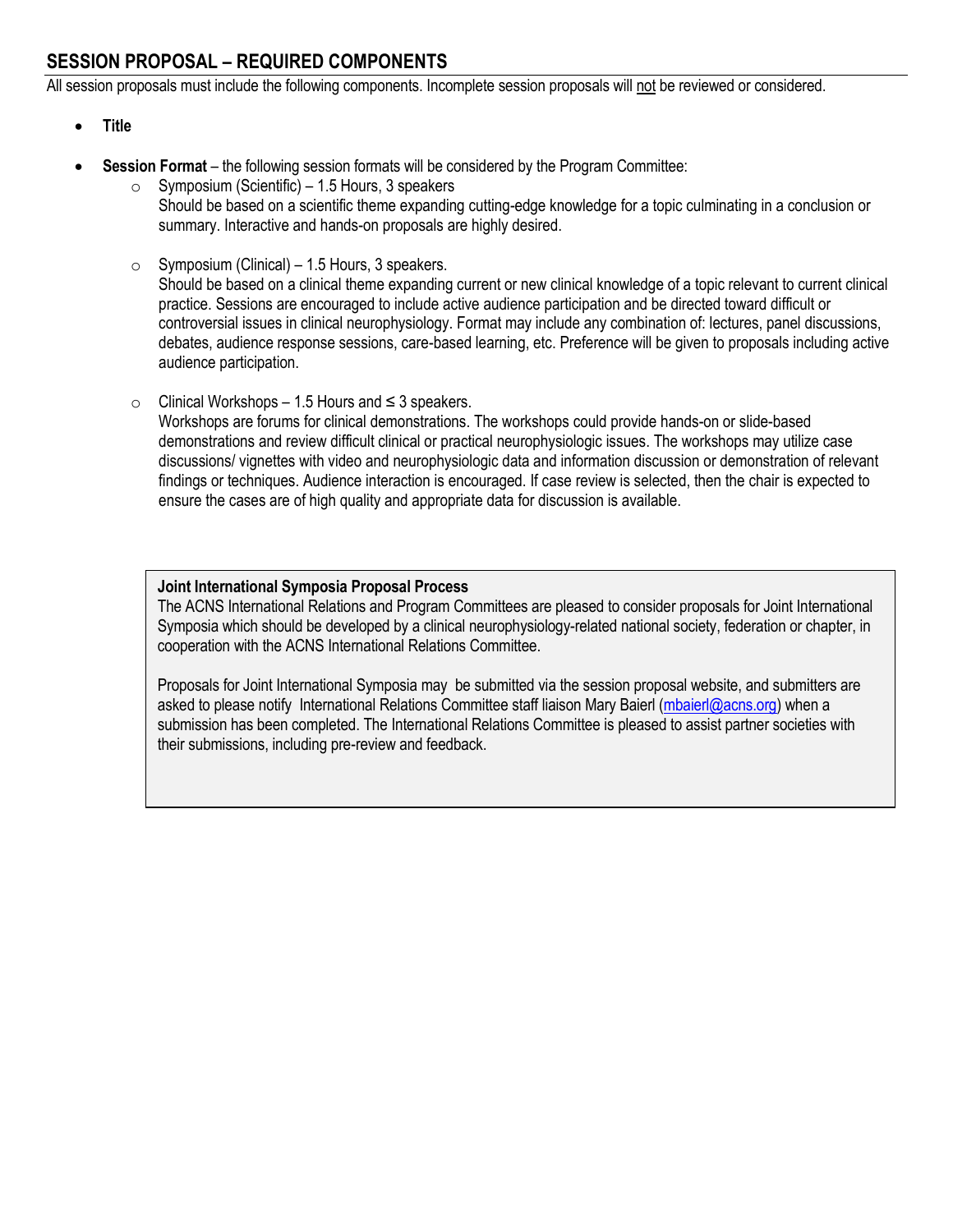#### • **Overall Session Description**

#### o **Topic**

Within each practice gap above, select the topic that best describes the content of the proposal.

#### o **ABPN Core Competencies addressed**

#### o **Professional Practice Gap addressed**

As noted above, the ACNS CME Committee has identified a number of professional practice gaps among its target audience. Session proposals should directly address one of these practice gaps and submitters are asked to review the complete Gap Analysis & Needs Assessment and to indicate which of the following gaps would be addressed by the session:

#### Gap #1 - General Practice of Clinical Neurophysiology

Clinical neurophysiology procedures are performed by a large proportion of practicing US neurologists, many of whom have little or no formal training in clinical neurophysiology. Many clinical neurophysiology procedures (e.g. evoked potentials, invasive EEG, advanced EMG procedures) are performed at low volume at many centers; a forum for review and hands-on training are essential to improve and maintain competence in these areas. Similarly, intraoperative monitoring, intensive care unit EEG monitoring, quantitative EEG and stereo EEG for presurgical evaluation are growing areas of clinical neurophysiology with few practicing neurologists having adequate training in these techniques. There is high demand for adult and pediatric neurologists, as well as neurodiagnostic technologists with competence in these areas. Neurologists required additional specialized training to be competent in these types of monitoring.

#### Gap #2. Emerging Areas of Practice

Several emerging areas of clinical neurophysiology have significant practice gaps in which the opportunities for training and mentoring fall short of the need for experienced and trained neurologists. These include: new/next generation seizure detection algorithms, Broad band EEG including ultrafast and ultraslow, Neuroplasticity, brain/machine interface, regenerative and rehabilitative strategies, Neurophysiology of the spectrum of consciousness and psychiatric disorders, Machine learning in neurophysiology, Application of Magnetospinography (MSG) and Magnetoneurography (MNG).

#### o **Description of Session**

Please provide a description of the content and scope of the session as a whole. More detailed descriptions of each speakers' presentations are requested in a later step.

#### o **Target Audience**

Please refer to the target audience for ACNS educational activities above and indicate which of these audiences the to whom the session would apply.

#### • **Learning Objectives**

Required by ACCME, these objectives provide an overview of the specific improvements in learner competence or changes in learner practice that will result from attendance in the proposed session. Objectives should be written from the perspective of the learner attending the session ("At the conclusion of this session, the learner will be able to…"), be specific, measurable, achievable, realistic and timely (SMART).

#### • **Speakers**

- $\circ$  Name, institution and email address of proposed session director(s)<sup>\*</sup> maximum of two session directors
- o Names, institutions and email addresses of proposed speakers\* maximum of three speakers
	- **NOTE**: The abstract submission site states "You must add at least 1 speaker and no more than 5." **Five (5) is the total number of session directors and speakers allowed. Each session may have a maximum of three (3) speakers.**

You must add at least 1 and no more than 2 session directors. You can add a maximum of 3 speakers for this proposal submission.

▪ The ACNS Program Committee anticipates the 2023 Annual Meeting will be held in-person in Austin. **All speakers must be present in-person; remote presentation is not permitted.**

*\*Speakers and moderators in Annual Meeting sessions may NOT be owners or employees of ACCME-defined Ineligible Companies. Should such a speaker be proposed, ACNS will require an alternate speaker be selected and/or make suggestions of alternate speakers.*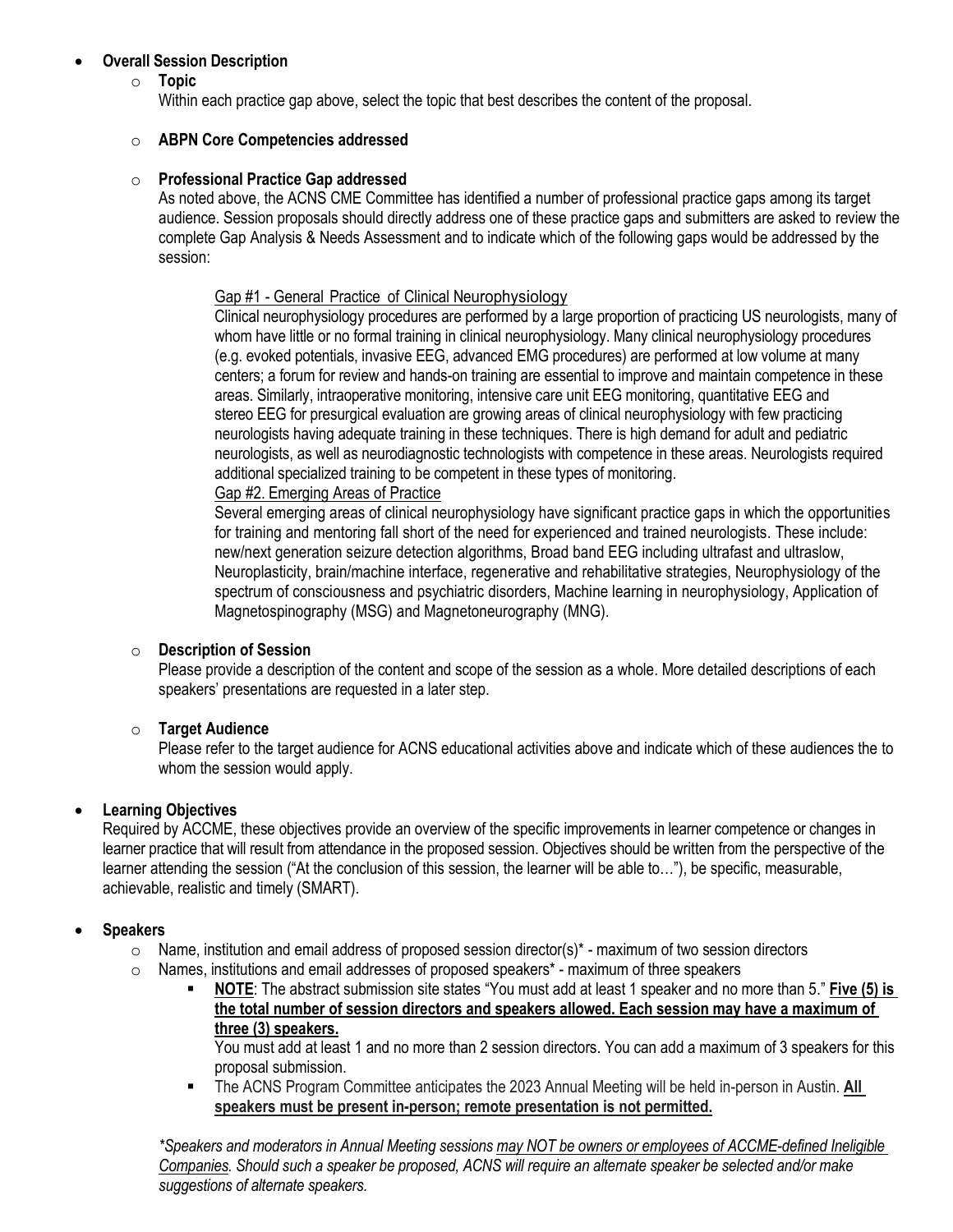- **Individual Presentation Titles and Descriptions,** including:
	- o Speakers' presentation titles

Submitters should include the presentation title as they wish it to appear in program materials. Use title case when entering the title - capitalize the first letter of the first major words of the title, the first word after a colon, and any proper nouns or abbreviations.

- o Brief (2-3 sentence) descriptions of each presentation Submitters must provide a 2-3 sentence outline, describing the scope of each talk. If the session proposal is accepted, presentation outlines will be provided to speakers with their invitations and may be used by the CME Committee to resolve speaker conflicts of interest (see "SESSION SPEAKER REQUIREMENTS" section below).
- o Time allotted to each presentation

# **PRIOR TO SUBMITTING A SESSION PROPOSAL, SUBMITTERS SHOULD:**

- Confirm that all proposed speakers in your proposed session are willing to speak and available to attend the meeting in person.
- Confirm that all of your proposed speakers agree to the ACNS speaker compensation policy outlined below.
- Confirm that all of your proposed speakers are willing to provide the required materials according to the timeline below, including a conflict of interest disclosure, and presentation slides according to the required timeline.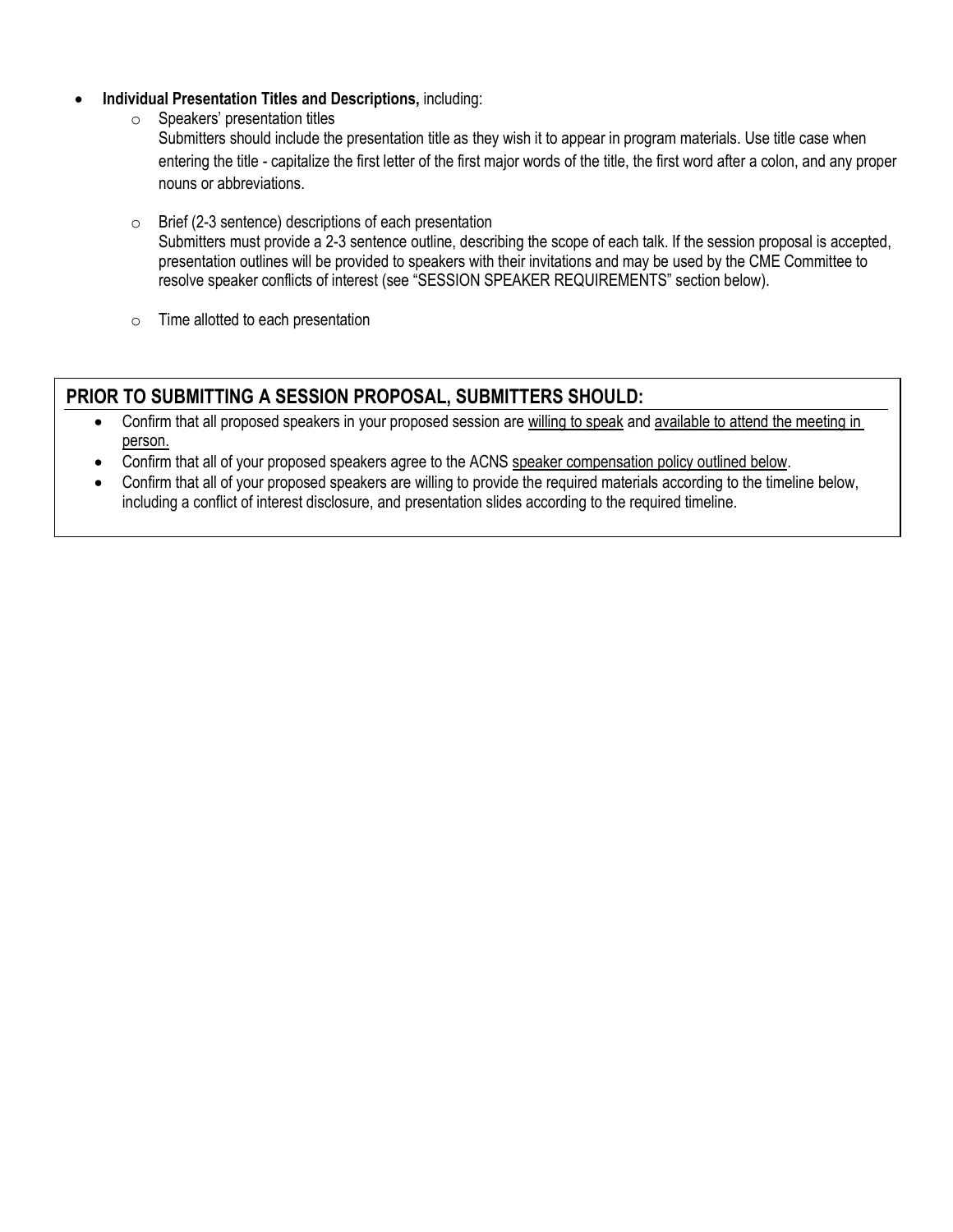### **PLANNING TIMELINE**

Session proposal submitters should be aware of the following planning timeline, should those sessions be accepted by the Program Committee for inclusion in the scientific program:

| Tuesday, March 22, 2022   | <b>Session Proposal Submission Opens</b>                                        |
|---------------------------|---------------------------------------------------------------------------------|
| Sunday, May 1, 2022       | <b>Session Proposal Submission Deadline</b>                                     |
|                           |                                                                                 |
| Wednesday, May 25, 2022   | Session Proposal Acceptance/Rejection Notifications Sent to Submitters          |
| Monday, June 6, 2022      | Acknowledgement of Session Proposal Acceptance and COI Form Due from Submitters |
| Monday, June 13, 2022     | Speaker Invitations Sent by ACNS Staff                                          |
| Monday, June 27, 2022     | Speaker Invitation Responses, COI Form and Speaker Bio and Pic Due              |
| Monday, February 27, 2023 | Final Slides Due from Speakers for CME review                                   |
|                           |                                                                                 |

### **SESSION SPEAKER REQUIREMENTS**

Session proposal submitters should be aware of the following tasks that will be required of both submitters and speakers in their sessions, should those sessions be accepted by the Program Committee for inclusion in the scientific program. **It is the responsibility of the session directors to ensure requirements are met in a timely manner:**

#### **Monday, June 27, 2022 Speaker Invitation Responses, Conflict of Interest (COI) Disclosure Form Due**

Upon session proposal acceptance and confirmation by the session submitter, speakers in the session will receive formal invitation communications from the ACNS Executive Office. Speakers are required to log on to an online speaker management system to formally accept the invitation no later than 2 weeks after having received the invitation. Speakers may communicate directly with session organizers to confirm their attendance, but must also formally accept the invitation sent by ACNS staff.

Speakers are also required to log on to an online speaker management system to complete a Conflict of Interest (COI) Disclosure Form no later than two weeks after having received the invitation.

In accordance with the ACCME's Updated Standards for Commercial Support, ACNS requires that anyone who is in a position to control the content of an educational activity discloses all financial relationships with any commercial interest. These relationships must be disclosed to learners in the activity and any conflicts of interest must be resolved prior to the educational activity.

**Ineligible Companies** are any entity whose primary business is producing, marketing, selling, re-selling, or distributing health care products used by or on patients. (Reference: https://accme.org/faq/what-accmes-definition-ineligible-company)

**Financial Relationships** are relationships in which the individual benefits by receiving a salary, royalty, intellectual property rights, consulting fee, honoraria for promotional speakers' bureau, ownership interest (e.g., stocks, stock options or other ownership interest, excluding diversified mutual funds), or other financial benefit. Financial benefits are usually associated with roles such as employment, management position, independent contractor (including contracted research), consulting, speaking and teaching, membership on advisory committees or review panels, board membership, and other activities from which remuneration is received, or expected. (Reference[: http://www.accme.org/accreditation-rules/policies/financial-relationships-and](http://www.accme.org/accreditation-rules/policies/financial-relationships-and-conflicts-interest)[conflicts-interest\)](http://www.accme.org/accreditation-rules/policies/financial-relationships-and-conflicts-interest)

**Relevant Financial Relationships:** ACCME focuses on financial relationships with ineligible companies in the 24-month period preceding the time that the individual is being asked to assume a role controlling content of the CME activity. ACCME has not set a minimal dollar amount for relationships to be significant. Inherent in any amount is the incentive to maintain or increase the value of the relationship. The ACCME defines "'relevant' financial relationships" as financial relationships in any amount occurring within the past 24 months.